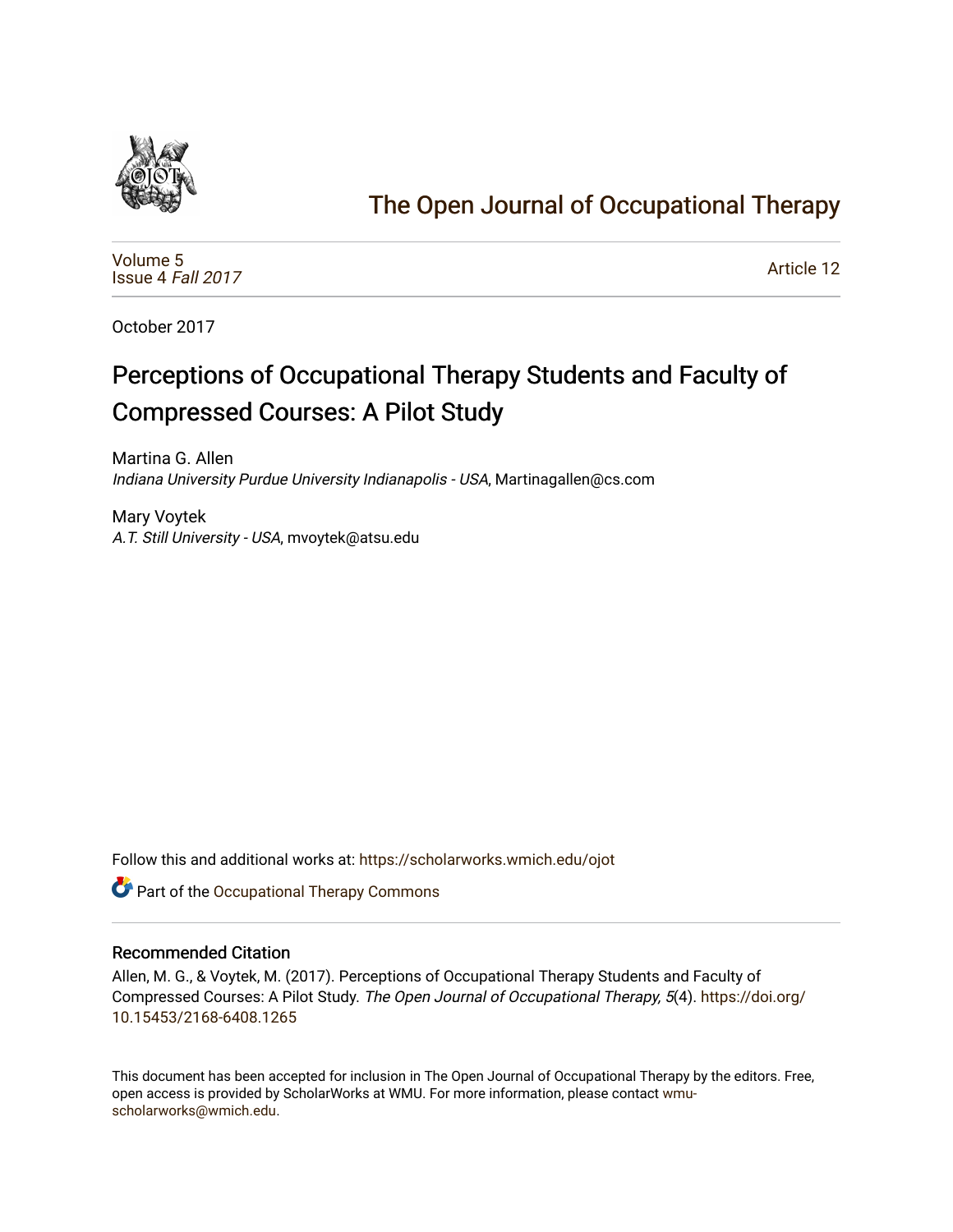# Perceptions of Occupational Therapy Students and Faculty of Compressed Courses: A Pilot Study

## Abstract

As occupational therapists, our mandate is to be client centered, yet in academic settings there is little information regarding student or faculty preferences about curriculum and course design. This study investigated the perceptions of occupational therapy students and faculty regarding the delivery of content in a compressed course format, thus reducing the number of courses taken at any given time. The authors discuss how the results inform the feasibility of incorporating this format into future curriculum design. A descriptive survey design was used for this study. The participants were 33 entrylevel graduate students and two faculty who completed post-course surveys for two courses. The results show that overall perceptions of students and faculty were positive regarding the compressed course format. The students had fewer courses to focus on and faculty had increased time to devote to other responsibilities. This study provides preliminary evidence for the feasibility of alternative curriculum design in the future and lays the foundation for further research in occupational therapy curriculum design. It directly responds to the needs identified by the American Occupational Therapy Association in the occupational therapy education research agenda.

## Keywords

accelerated courses, condensed courses, curriculum design, graduate health sciences education, occupational therapy education

Credentials Display Martina G. Allen, OTD, OTR Mary Voytek, OTD, MC, OTR/L

Copyright transfer agreements are not obtained by The Open Journal of Occupational Therapy (OJOT). Reprint permission for this Topics in Education should be obtained from the corresponding author(s). Click [here](https://scholarworks.wmich.edu/ojot/policies.html#rights) to view our open access statement regarding user rights and distribution of this Topics in Education. DOI: 10.15453/2168-6408.1265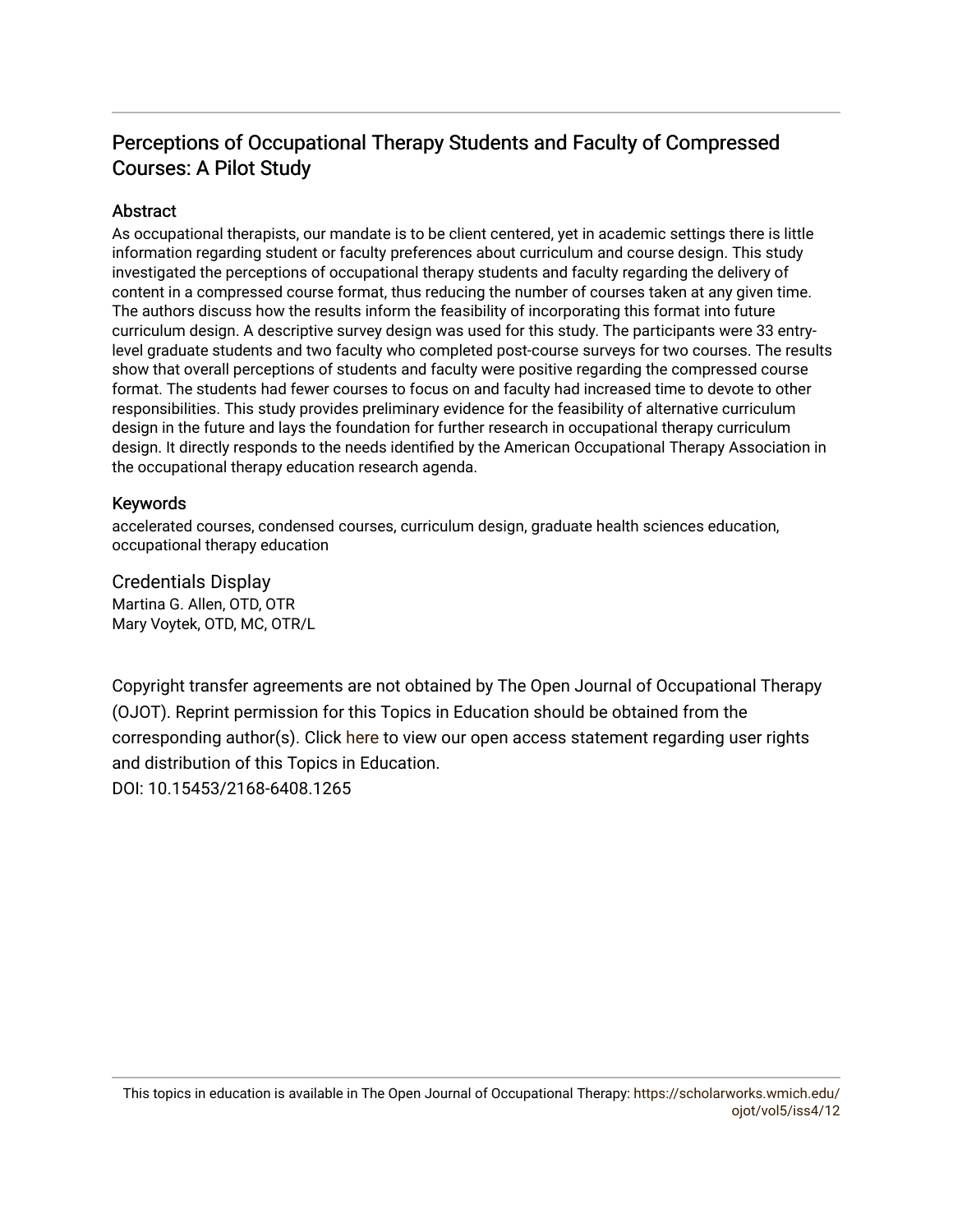The current design of occupational therapy (OT) graduate-level programs is largely based on traditional academic calendars that involve a quarter, trimester, or semester term with a number of courses in each. During these terms, there are multiple pressures on faculty, program directors, and students to meet accreditation standards, fulfill missions, and learn material while simultaneously scheduling time for research and committee work. Therefore, determining the most effective, efficient, and preferred methods of scheduling course content is an important consideration for OT education research.

#### **Literature Review**

 Although professional documents, such as *The Occupational Therapy Code of Ethics*  (American Occupational Therapy Association [AOTA], 2015) and the *Occupational Therapy Practice Framework* (AOTA, 2014b), place value on the concept of client centeredness, these documents are mainly concerned with providing services to clients and patients. One of our official documents, the *Philosophy of Occupational Therapy Education*, encourages us to view students also as occupational beings "in dynamic transaction with the learning context and the teaching-learning process" (AOTA, 2014a, p. 1). In the case of academia, we can think of students, faculty, and other stakeholders as the clients, and yet we have done little to study, disseminate, or respond to the specific preferences of OT students and faculty regarding the scheduling and delivery of curricular content. A search of all issues of the *American Journal of Occupational Therapy* and *OTJR: Occupation, Participation and Health* from

December 2005 through December 2015 showed no relevant articles on this topic. An examination of all issues of the AOTA *Education Special Interest Section Quarterly* from the years 2000 through 2015; *The Open Journal of Occupational Therapy*  from the first issue in fall of 2012 through volume 4, issue 1 (Winter 2016); and *OT Practice* from 2011 through 2015 also revealed there were no articles published related to the length, duration, or schedule format of OT courses. There were also no articles about student or faculty preferences regarding scheduling, length, duration, or format of courses.

 Despite this lack of research, OT educators have been urged to make the study and dissemination of information about best practices in OT instruction a priority per the *Occupational Therapy Education Research Agenda* (AOTA, 2014c). Regarding pedagogy, OT educators are advised to do research on specific instructional methods that make the best use of time and take into account environments, methods, content, and resources for best results (AOTA, 2014b). Another incentive for a more concerted effort in discovering students' perceptions of their program is found in the *2011 Accreditation Council for Occupational Therapy Education (ACOTE®) Standards and Interpretive Guide.* This document contains requirements in several places for programs to obtain, evaluate, and act on information about student satisfaction.

 Learner and educator perspectives are starting to move toward the goal of more research, specifically about OT educational practices. This shift is apparent in the *American Journal of*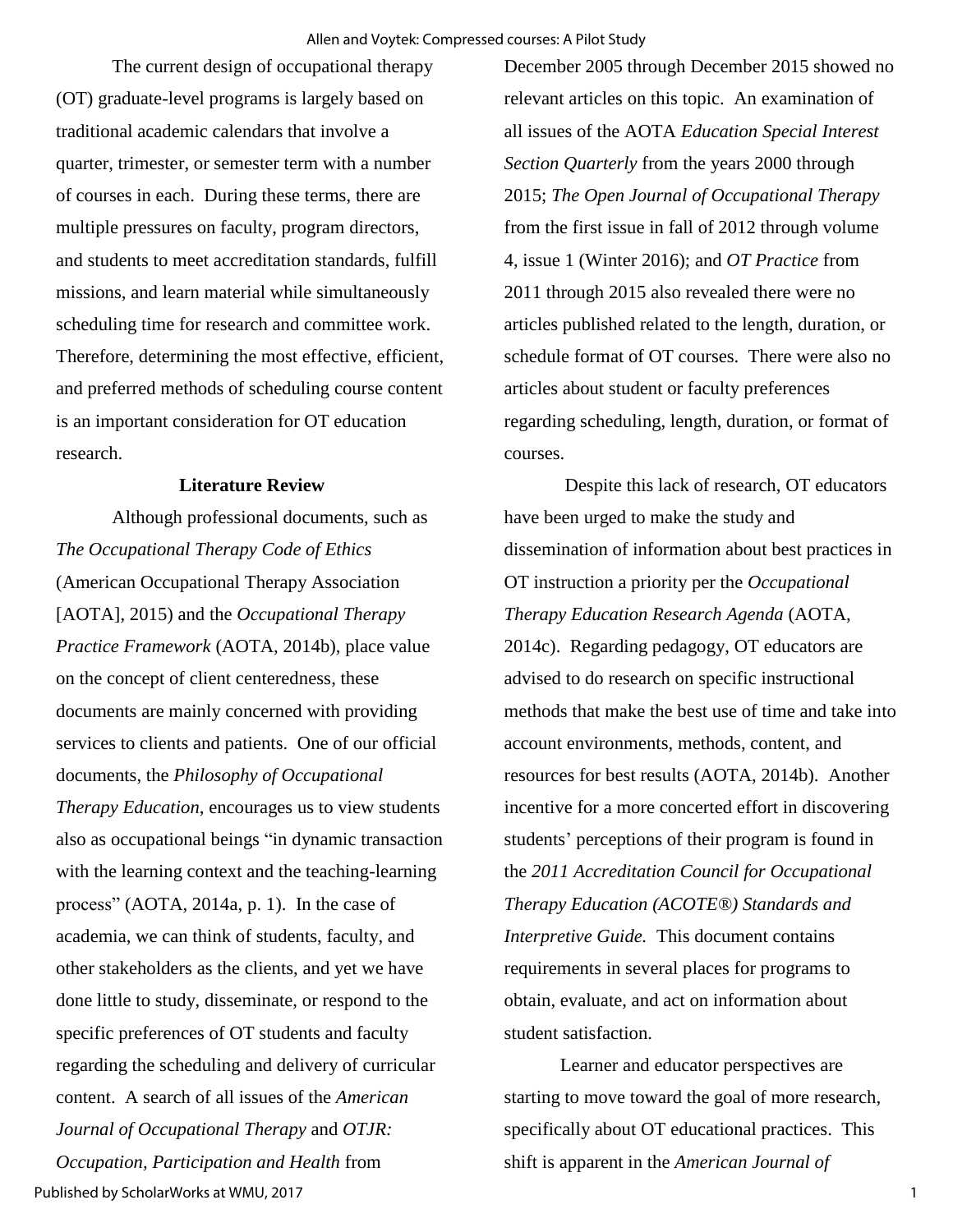*Occupational Therapy* December 2015 issue; however, many of the articles focus on issues mostly related to fieldwork experiences [\(Chapleau](http://ajot.aota.org/article.aspx?articleid=2468763)  [& Harrison, 2015; Evenson, Roberts, Kaldenberg,](http://ajot.aota.org/article.aspx?articleid=2468763)  [Barnes, & Ozelie, 2015; Grenier, 2015\)](http://ajot.aota.org/article.aspx?articleid=2468763). Because of our unique needs, it would be best to obtain guidance about student preferences regarding the length of courses and individual class periods, the preferred number of classes, and the pros and cons of various scheduling methods directly from the OT literature. However, in the absence of this literature, we can look outside of our own profession for information. Attempts in the literature to explore alternative curriculum design reveal that there are various terms and multiple variations of the concept, but they are variously referred to as intensive, accelerated, time shortened, block scheduled, modular, or compressed. These terms generally refer to the idea of providing content over a shorter amount of time than what had been offered. This usually means teaching longer class periods over a fewer number of weeks. This might entail, for example, modifying a course that is taught over 16-weeks for 2 hr each week to one that is taught over 8-weeks for 4 hr each week. There are many other possible combinations. It is important to note that this kind of course scheduling does not refer to the idea of simply providing less content, as in a minicourse or workshop that requires less time to teach, or as in a nanocourse, which condenses content to an overview (Ramirez et al., 2015).

 According to Buzash (1994), some of the earliest descriptions of and rationales for providing courses over shorter amounts of time date back to https://scholarworks.wmich.edu/ojot/vol5/iss4/12 DOI: 10.15453/2168-6408.1265

World War II, during which time intensive language courses were developed so that interpreters could be trained in just a few months. In the 1970s, the concept of weekend colleges emerged, which involved providing programs on Saturdays and Sundays (Morgan, 1996). Since then, studies about the advisability, results, and pros and cons of compressed courses have been conducted in various subjects, including mathematics, statistics, education, business, English, foreign language, human sexuality, philosophy, and economics, to name just a few (Daniel, 2000).

 Sources provide a host of studies and opinions about learners' preferences, and the preference seems to be in favor of shorter courses, despite the concerns of some academics ("Shorter, intensive courses", 2008). The controversy centers on the apprehension that shorter courses may be unwise due to early evidence that distributed practice is more effective in learner outcomes than massed practice (McGaugh, 1966). These terms refer to the amount of time and the number of breaks that occur over a span of time during learning. A distinction should be made between massed or distributed learning and massed or distributed practice, which occurs after the initial learning. This paper is concerned with the initial learning period during the provision of course content in an OT curriculum, not the type of massed practice, such as what students might do when cramming for a test over content that has been previously presented. More recent studies tend to refute the notion that providing fewer but longer class periods taught over a shorter amount of time would result in poorer learning outcomes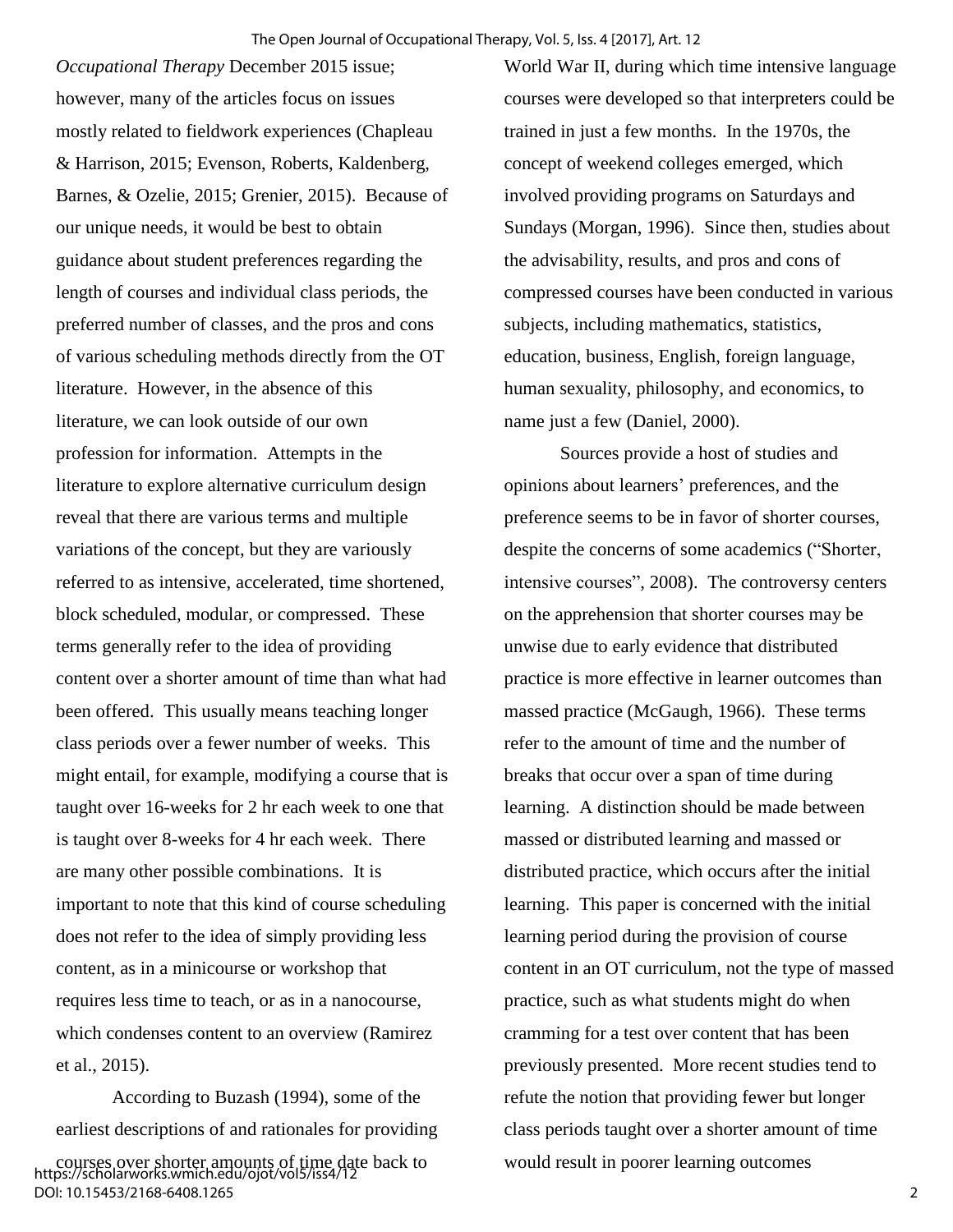(Middendorf & Kalish, 1996). A comprehensive review by Daniel (2000) explores the pros and cons of compressed courses across disciplines. These authors conclude that compressed courses provide benefits in convenience both to students and to faculty while maintaining high quality learning.

It is fortuitous that this interest in alternative curriculum design comes at a time when many institutions are developing or exploring the possibility of instituting doctoral-level OT programs. Alongside the consideration for doctoral programs, some universities are considering the issue of whether to combine both master's- and doctoral-level students in some courses and whether to have multiple labs. There is competition for classroom space. In addition, programs have some decisions to make about their targeted student population, and those programs that want to accommodate nontraditional or working students will be most agile if they consider factors of convenience and costs to students. For educators, there is demand for qualified faculty to teach a specific subject, and this sometimes means the use of adjunct faculty who may value the benefits of a lesser time duration and commitment. In the design of new programs, the profession has a unique opportunity to avoid quick replication that carries forth some of the challenges that have existed to this point and instead examine the preferences of students and faculty as the profession moves forward. The following pilot study provides an entry point to the discovery of preferences of OT students and faculty.

#### **Research Questions**

The research questions of this study were:

- What are the perceptions of students and faculty following involvement in a compressed course format as compared to the standard 12-week course format?
- How do the results inform the feasibility of incorporating the delivery of an OT course in this format (4 and 8 weeks compared to 12 weeks in a regular quarter) into curriculum design or redesign in a professional OT program?

### **Method**

This study took place in the Southwest United States at a small private university specializing in graduate health sciences education. The participants were one cohort of 33 first-year OT students in the entry-level master's degree program and two faculty members. This study was granted exempt status by the university's institutional review board.

#### **Instruments**

 The authors used a descriptive survey design for this study. Postcourse surveys for two courses were sent to the students and faculty. The surveys consisted of three open-ended questions regarding the experience and perceptions of taking compressed courses and one 4-point Likert scale question to rate the willingness of the students and faculty to take or teach a compressed course again in the future. The questions were designed in a forced-response format, and the students and faculty completed the surveys on the last day of each course.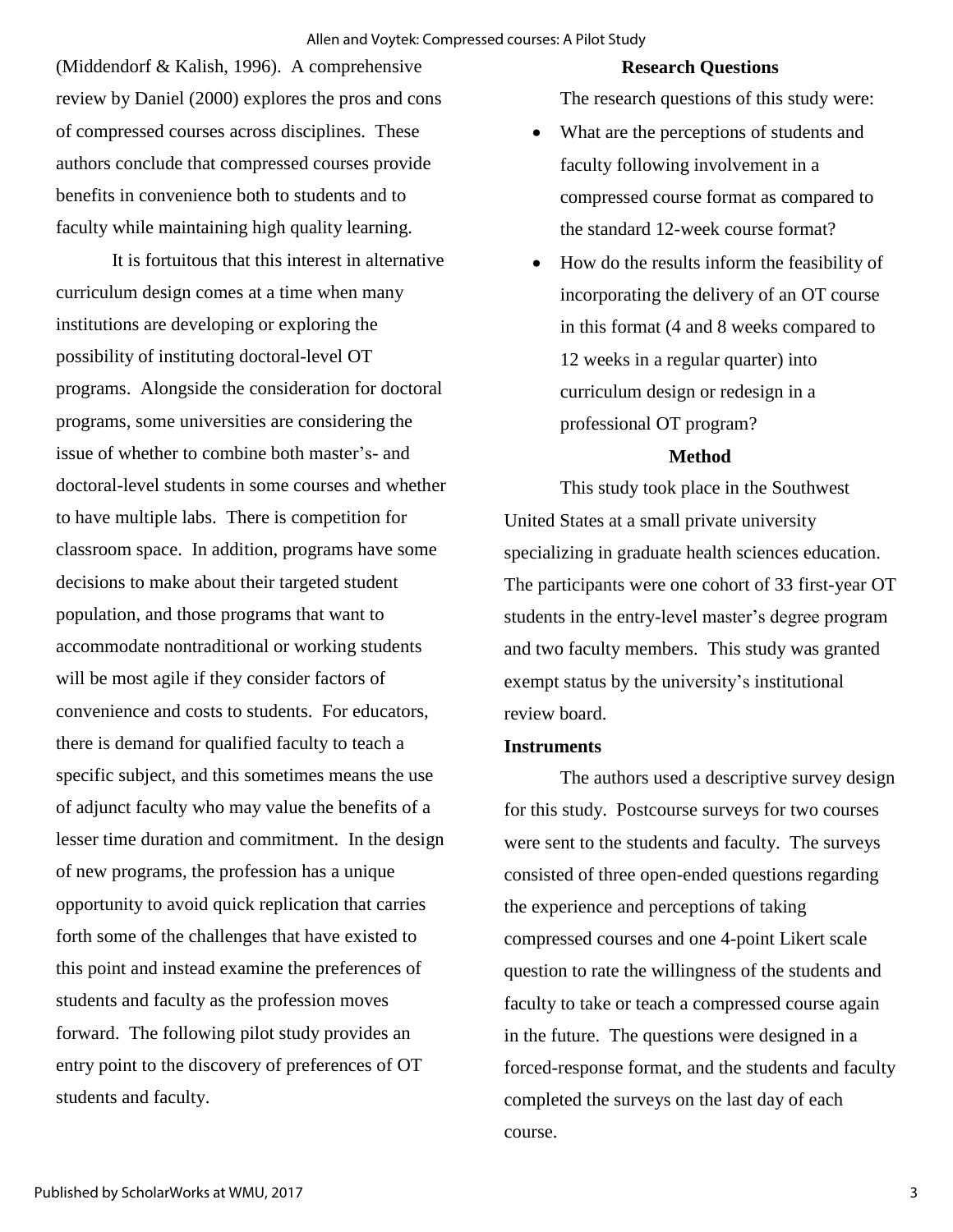#### The Open Journal of Occupational Therapy, Vol. 5, Iss. 4 [2017], Art. 12

The four questions designed for the student version of the survey were:

- What did you like about the condensed course format?
- What did you dislike about the condensed course format?
- What suggestions would you like to make for improving the delivery of course content in the condensed format?
- If given the opportunity, I would take a course with a condensed format again.
	- o *Strongly agree*/*Agree*/*Disagree*/ *Strongly disagree*

The four questions designed for the faculty version of the survey were:

- What did you like about teaching this course in the condensed course format?
- What did you dislike about teaching this course in the condensed course format?
- Based on your experiences, what changes would you make in order to improve delivery of course content in this condensed format?
- If given the opportunity, I would teach a course in a condensed format again.
	- o *Strongly agree*/*Agree*/*Disagree*/ *Strongly disagree*

#### **Procedures**

The traditional term format in this program consists of 12-week fall, winter, and spring quarters and a 6-week summer quarter, during which the students are concurrently enrolled in four to six courses that run for the duration of the quarter. This results in students frequently feeling overwhelmed

by having to focus on many different topics and assignments/requirements. For the purpose of this study, the authors redesigned the course sequence to reduce the number of courses taken concurrently by selecting two courses to be taught in a nontraditional, compressed or condensed format backto-back in the 12-week winter quarter, thereby reducing the number of courses taken at a time from five to four.

 The courses chosen for this study were OT 543: OT Theory and OT 600: Conditions, both lecture-based courses. OT Theory is a 2-credit course that is traditionally taught one time per week for 2 hr. Students are introduced to the core concepts of major theories and models of practice in OT. Conditions is a 4-credit course that is traditionally taught two times per week for 2 hr each time. Students are introduced to medical and clinical management of common psychiatric conditions and developmental disorders of adults and children and their impact on occupational performance and participation. OT Theory was taught by the second author and Conditions was taught by both authors, who each taught half of the course content. For the study, OT Theory was taught over 4 weeks, three times per week for 2 hr with two lectures separated by a 30-min break on one of the days. Conditions was taught over 8 weeks, three times per week for 2 hr with a double lecture separated by a 30-min break on one of the days. This configuration resulted in the same number of contact hours for each course, and the content of each lecture for each course was not altered from the traditional format.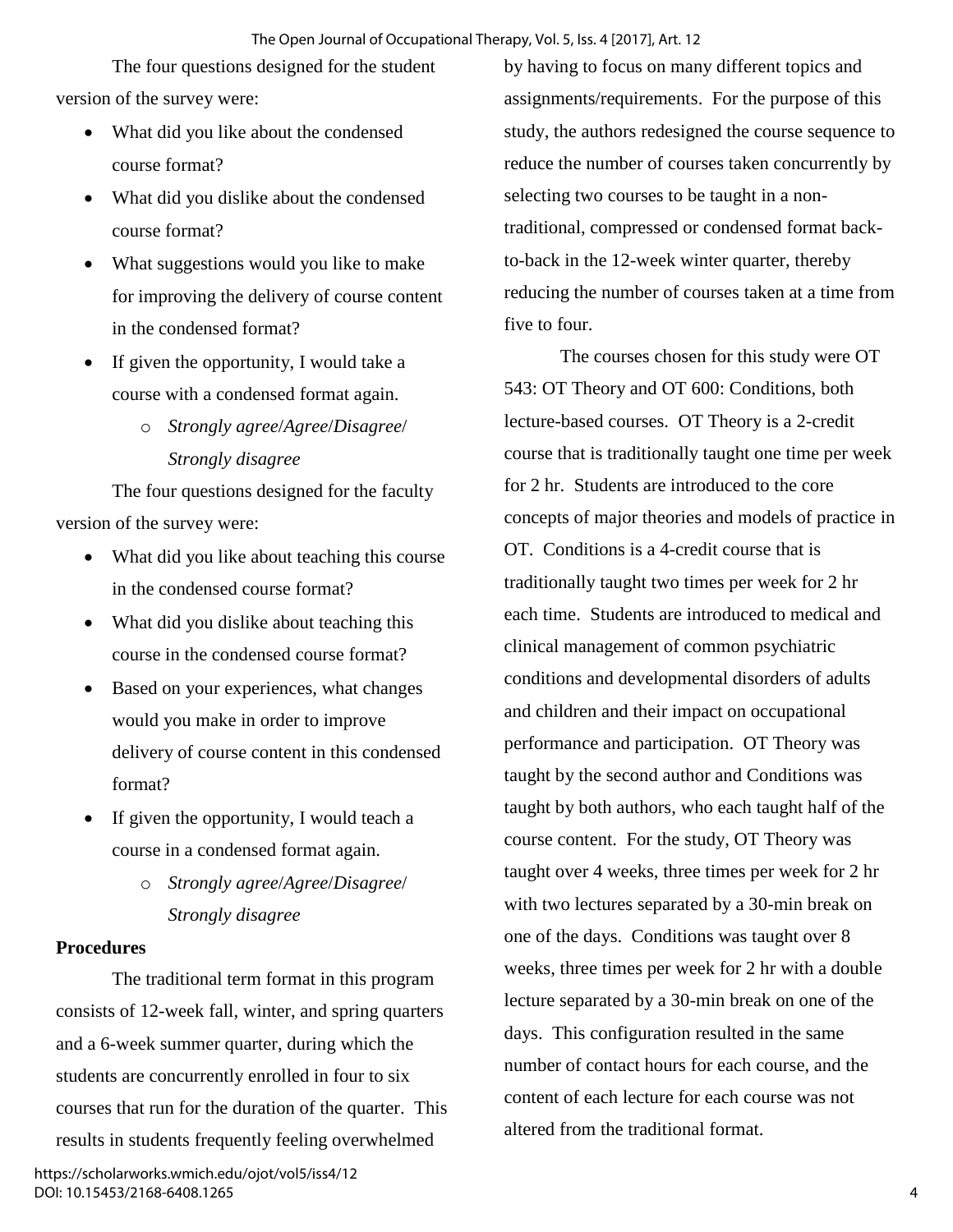#### **Results**

#### **OT Theory Course: Students**

Thirty-two students responded to the survey, indicating a response rate of 97%. The main theme that emerged in response to the first question was that the students liked having only four courses to focus on at any given time during the quarter instead of five, with 56% of the respondents indicating this. The students made comments such as, "I like that it gives us four classes at one time during the quarter" and "Liked very much!! [*sic*] It allowed students to have 4 courses instead of 5, which is much more manageable, especially with the high demand of study hours in anatomy." The students also identified that in their opinion the OT Theory course was well suited to being delivered in a compressed format, with 34% of the respondents specifically commenting on this. Some of the comments made were: "I liked that learning the theories made sense learning them all together [sic] and quickly" and "I did like having theory in a condensed format. It was easier to put the concepts together and really focus on the information all at once."

 In response to the second question, the main theme that emerged was that the students did not like the double lecture on one of the days, with 44% of the respondents commenting on this. "I do not like the long Tuesdays, but all things considered I don't know that I would like having it 3 out of the 4 day a week either" and "The four hours of theory on Tuesdays was a bit much. I would like it better it [sic] was spread throughout the week." Comments about feeling rushed when engaging with this content were made by 34% of the respondents, with Published by ScholarWorks at WMU, 2017

one stating, "The only concern I had about the format was the fact that the tests came up so quickly and I had to rush to complete the readings" and another stating, "I didn't feel like I had time to learn some of the information."

Some suggestions for improvements that the students made in response to the third question include spreading the three class sessions over 3 days instead of 2 days, with 31% of the respondents commenting on this. "Allow for more time in between classes or allow more breaks during class" and "Schedule the course differently so that it's spread out over three days instead of two, or maybe a few more breaks throughout the day if that is not possible." Additional comments were related to the timing of the exams in this course in relation to the midterm exams for other courses during that quarter (see Table 1). In response to the fourth question, 72% of the respondents stated that they would take a course in a condensed format again if given the opportunity. Twenty-eight percent stated that they would not.

#### **OT Theory Course: Faculty**

 The number of respondents was two, indicating a response rate of 100%. In response to the first question, the faculty generated themes similar to the students. Being able to focus on the course for a shorter amount of time was considered a benefit; it freed up large blocks of time at another point in the quarter that could be devoted to grading papers, reading materials, and revising courses or course content.

> Not having teaching responsibility on two days during the week has given me larger blocks of time to read research articles and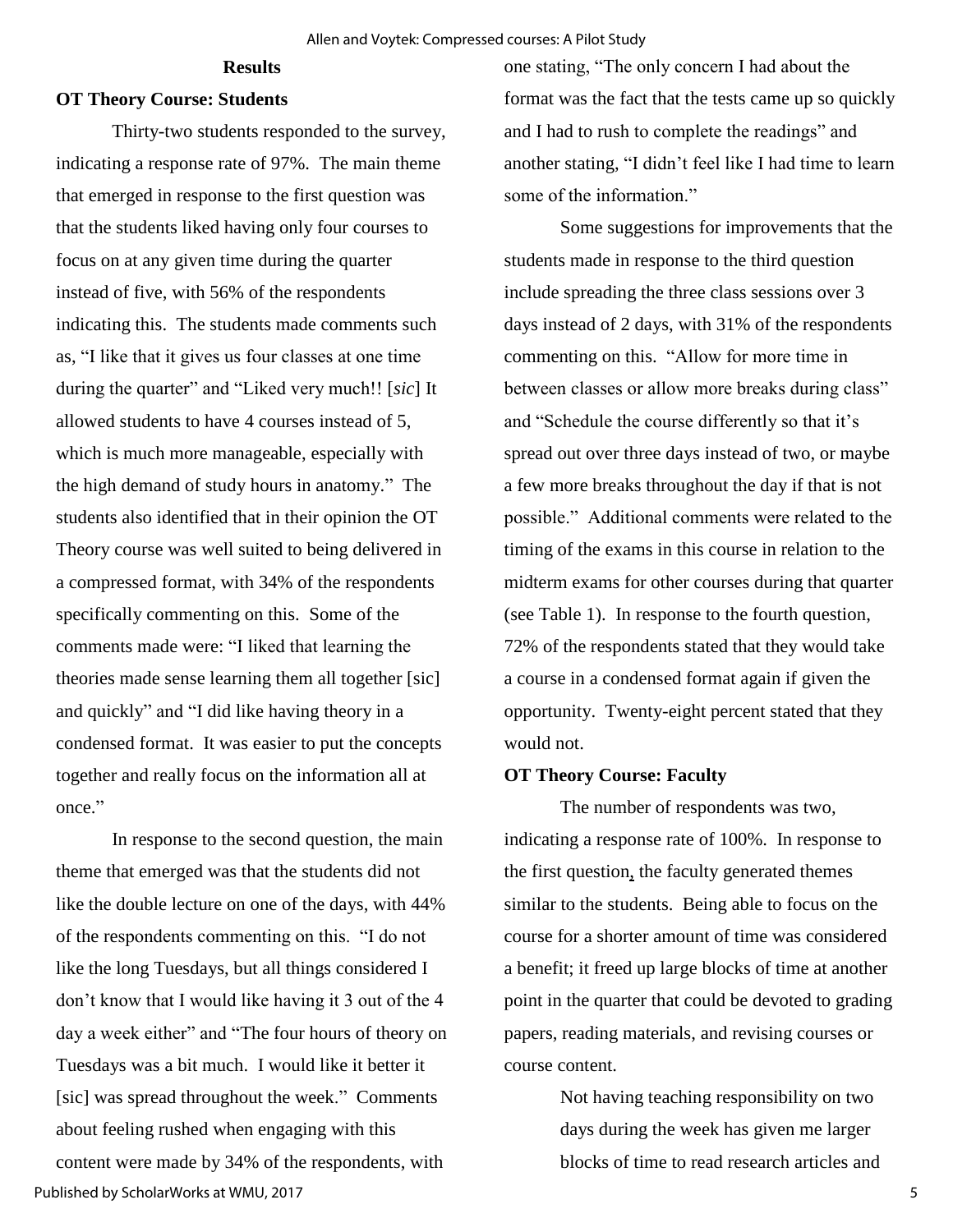textbook excerpts and revise some course content/delivery for another course; this would most likely not have been possible had I been teaching 2 days a week given the preparation time required.

## **Table 1**

*Summary of Comments from Student Surveys*

| <b>Question</b>                                                                                                                 | <b>Comments</b>                                                                                                                       |
|---------------------------------------------------------------------------------------------------------------------------------|---------------------------------------------------------------------------------------------------------------------------------------|
| 1. What did you like<br>about the condensed<br>course format?                                                                   | Having fewer courses to<br>focus on at any given<br>time during the quarter                                                           |
|                                                                                                                                 | Completing courses in a<br>shorter<br>amount of time                                                                                  |
| 2. What did you dislike<br>about the condensed                                                                                  | Double lecture on one of<br>the days was challenging                                                                                  |
| course format?                                                                                                                  | Feeling rushed going<br>through course<br>material; more with<br>Conditions<br>course than OT Theory<br>course                        |
| 3. What suggestions<br>would you like to<br>make for improving the<br>delivery of course<br>content in the condensed<br>format? | Spread lectures over 3<br>days instead of 2                                                                                           |
|                                                                                                                                 | Better alignment of<br>exams with midterm<br>exams in courses that are<br>taught concurrently in<br>the traditional 12-week<br>format |

In response to the second question, the faculty expressed concern in regard to students becoming ill during a condensed course and how this might affect their ability to keep up with the course material. The program also has a strict absentee policy that requires a student to retake a course if more than one third of the course is missed for any reason. In response to the third question,

the faculty stated that the timing of a written assignment might be improved to avoid a stressful week of due dates and exams (see Table 2). Both faculty indicated that they would teach a course in the condensed format again with one responding *Agree* and one responding *Strongly agree*.

# **Table 2**

*Summary of Comments from the Faculty Surveys*

| Question                                                                                                                                             | <b>Comments</b>                                                                                                                                                                                                                                     |
|------------------------------------------------------------------------------------------------------------------------------------------------------|-----------------------------------------------------------------------------------------------------------------------------------------------------------------------------------------------------------------------------------------------------|
| 1. What did you like<br>about teaching this<br>course in the condensed<br>course format?                                                             | Finishing a course in a<br>shorter amount of time<br>freed up large blocks of<br>time to devote to other<br>responsibilities, such as<br>grading papers, revising<br>course content, research<br>and service activities, and<br>faculty development |
| 2. What did you<br>dislike about teaching<br>this course in the<br>condensed course<br>format?                                                       | Concern about the<br>possibility of students<br>becoming ill and missing<br>a lot of content<br>Concern about the double<br>lecture on one of the days<br>and how this affected<br>students' ability to focus                                       |
| 3. Based on your<br>experiences, what<br>changes would you<br>make in order to<br>improve delivery of<br>course content in this<br>condensed format? | Better alignment of<br>exams and assignment<br>due dates with those of<br>courses taught<br>concurrently in the<br>traditional 12-week<br>format                                                                                                    |
|                                                                                                                                                      | Create additional active<br>learning opportunities to<br>enhance lectures                                                                                                                                                                           |

# **Conditions Course: Students**

 The four survey questions for the Conditions course were the same as for the OT Theory course. The number of respondents was 31, indicating a response rate of 94%. In response to the first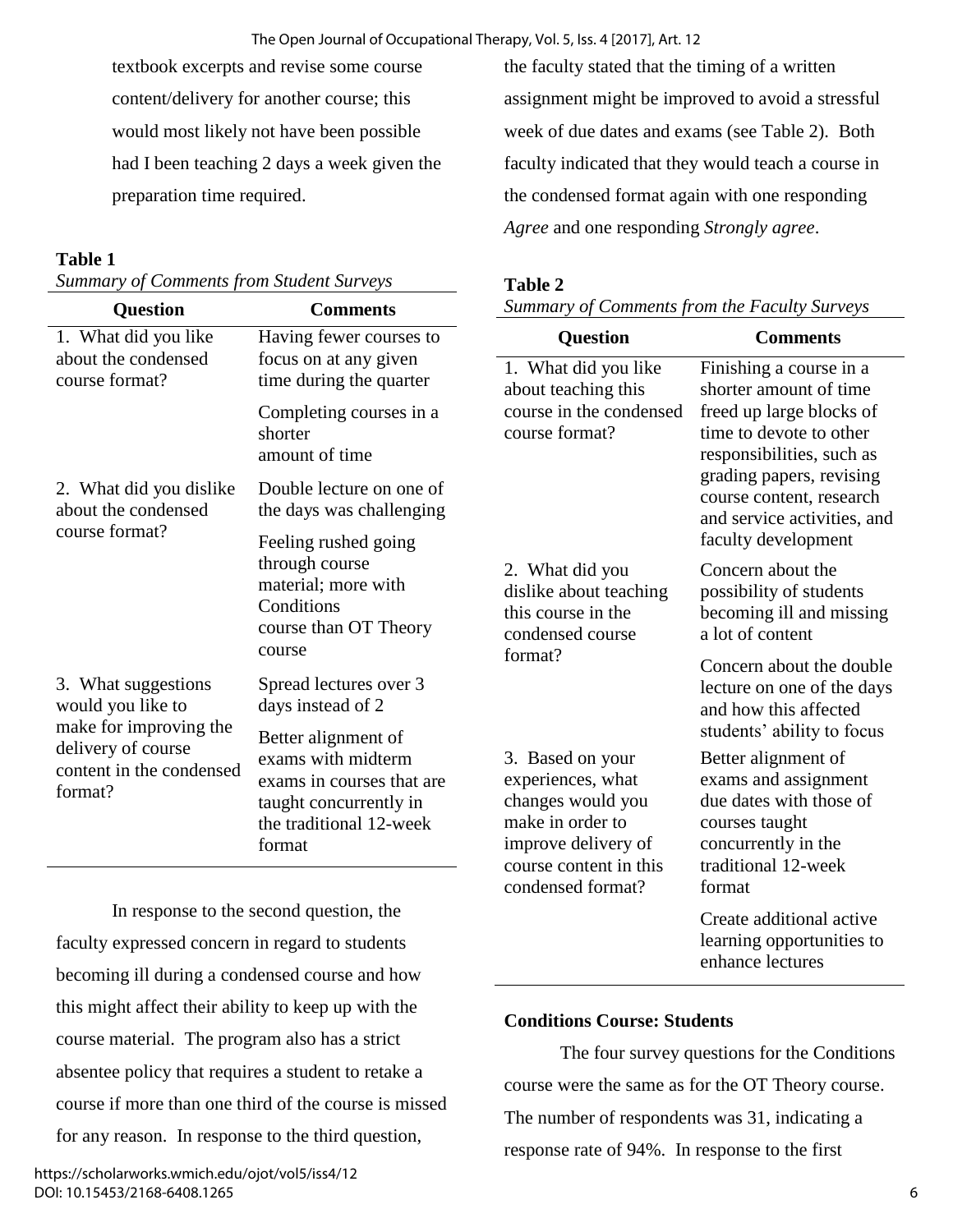question, 65% of the students indicated that they liked having only four courses to focus on instead of five at any time of the quarter. Some of the comments made include, "It was easier to focus on 4 classes as opposed to 5" and "It's much easier to manage only 4 courses at a time." In addition, the students liked completing the course in a shorter time frame: "It was nice to get through the material quicker" and having exams every two weeks; "I actually enjoy having exams every two weeks. It makes the content more digestible, and more discernible from all of the other content we are learning."

 In response to the second question, 55% of the respondents indicated that they felt rushed when covering the course content and were under the impression that the condensed course did not go into the same depth as the traditional 12-week version. Some of the comments made were: "The condensed course does seem a bit rushed, especially given that our quarters are already so short" and "I don't feel like we get to reflect on what we learn as much." In addition, 19% of the respondents indicated that the double lecture on one of the days was too long of a time block for the same course.

 Some suggestions for improvements that the students made in response to the third question were: spreading out the lectures over 3 days instead of 2 (19% of the respondents), covering fewer conditions or less detail on each (19% of the respondents), and including more videos or other visuals in the lectures (16% of the respondents), as these were found to be very helpful (see Table 1). In response to the fourth question, 74% of the respondents stated that they would take a course in Published by ScholarWorks at WMU, 2017

a condensed format again if given the opportunity and 26% of the respondents stated that they would not.

#### **Conditions Course: Faculty**

 The four survey questions for the Conditions course were the same as for the OT Theory course. The number of respondents was two, indicating a response rate of 100%. In response to the first question, both faculty indicated that they liked getting done with their part of the course sooner, as this allowed for large blocks of time to devote to other responsibilities. Some of the comments made were: "Getting done with my part of the course allowed me more concentrated time to grade the Bernice Compare and Contrast Paper. I think I do a better job grading those when I have chunks of uninterrupted time" and "this gave me some needed extra time prior in the quarter to work on other projects."

 In response to the second question, the faculty expressed concern about the double lecture on one of the days and how this affected students' ability to pay attention during the lectures. In response to the third question, one of the faculty stated that the delivery of the course content worked out well, while the second faculty stated that it would be beneficial to create more active learning experiences to enhance the lectures (see Table 2). Both faculty (100%) indicated that they would teach a course in the condensed format again if given the opportunity, with one responding *Agree* and one responding *Strongly agree*.

#### **Discussion**

A compressed course format allows students to focus better, as they are enrolled in fewer courses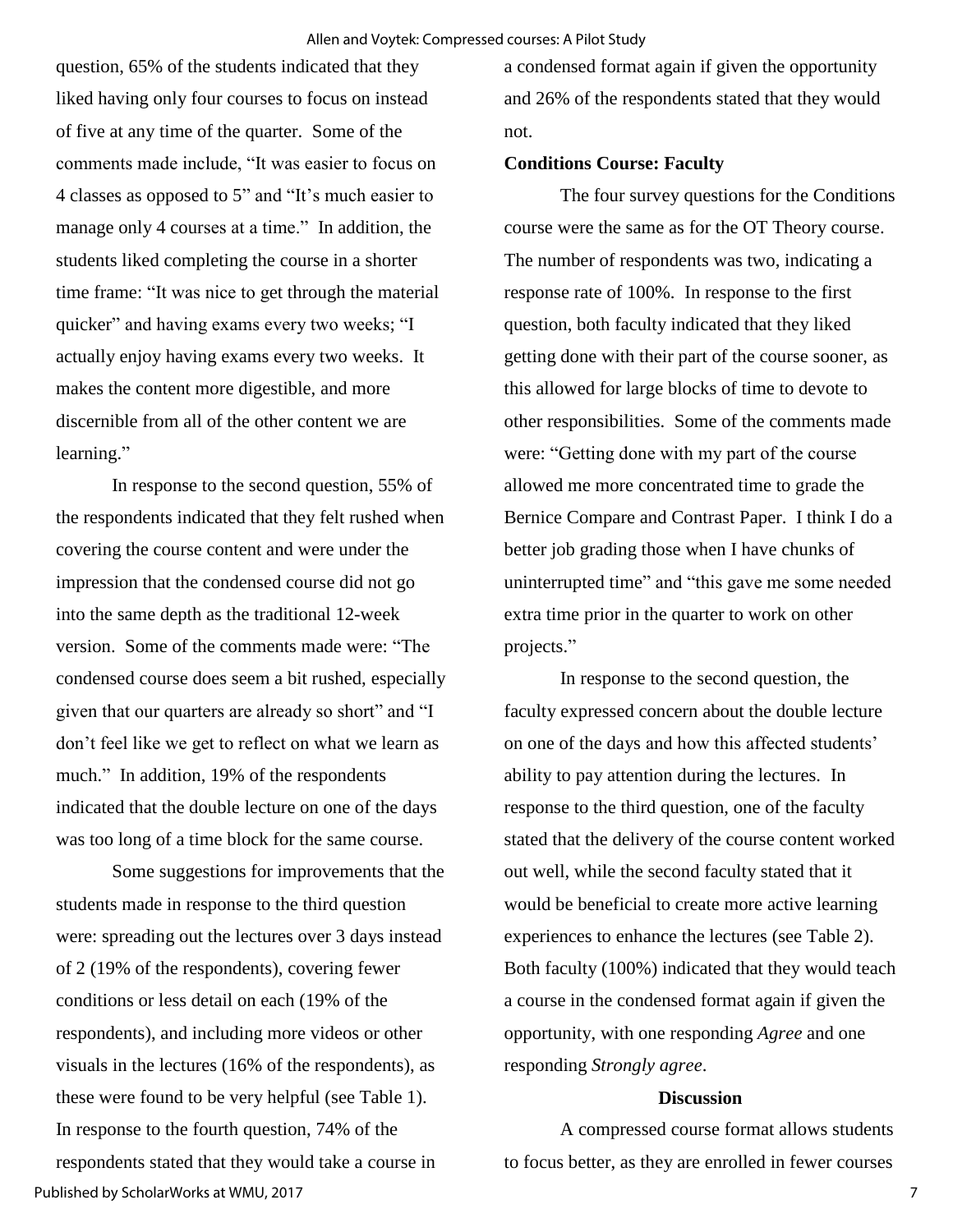at any given time during a term. The content is easier to manage with less time between exams. The students' comments included: "material was fresher in my mind" and that frequent exams made learning the material "more digestible." The compressed course resulted in keeping up with studying rather than "cramming" for an exam. A study by Leeming (2002) had similar findings in a psychology course with frequent exams; the students had improved test scores and reported that they liked having more frequent exams, as this led to better study habits and helped them keep up more with the course material. Pennebaker, Gosling, and Ferrell (2013) found that frequent testing resulted in improved performance in the current as well as subsequent courses.

One suggestion for improvement of content delivery made by students was to decrease the amount of time spent lecturing and increase the number of content application activities in class for improved learning. While many of the students suggested avoiding the double-lecture and spreading the three lectures over 3 days instead of 2, not everyone shared this concern, and there were also a few dissenting opinions from students who did not like the frequent exams. This suggests that no single method of course design and class scheduling will always fit everyone's needs.

The use of compressed course design enables faculty to devote larger blocks of focused time to engage in service and research or scholarship activities that are required for continued professional development and the promotion and tenure process. This time could also be used to

opportunities that are difficult to fit into busy and competing class schedules among various disciplines and programs and that require a large time commitment from instructors (Gilbert, 2005).

In addition to student and faculty preferences and class period and exam scheduling, careful selection of suitable content is also important. Based on the survey responses, the students perceived the OT Theory content to be better suited for a condensed course format than the Conditions content. The OT Theory course requires students to compare and contrast theories with the intended outcome being the ability to select certain theories over others when evaluating and treating patients. The students liked having all of the theories presented over a short amount of time, as this helped them with this process. The Conditions course is a fact-based course that requires more memorization of larger amounts of material, which was perceived to be more difficult in the shorter time frame. It would be worth investigating what type of content is best suited to be delivered in a compressed format. Preparing the students for a transition to a compressed course needs to include assurance that they are not being "short-changed" in their contact hours and that the content is simply delivered with increased frequency in a shorter time frame.

It is also important to consider which faculty member would be best suited to teaching a course in this format. In this pilot study, the faculty members were experienced instructors who had taught this content multiple times and were able to adapt to delivering content in the compressed format without difficulty, as the preparation time required for

create and participate in interprofessional education https://scholarworks.wmich.edu/ojot/vol5/iss4/12 DOI: 10.15453/2168-6408.1265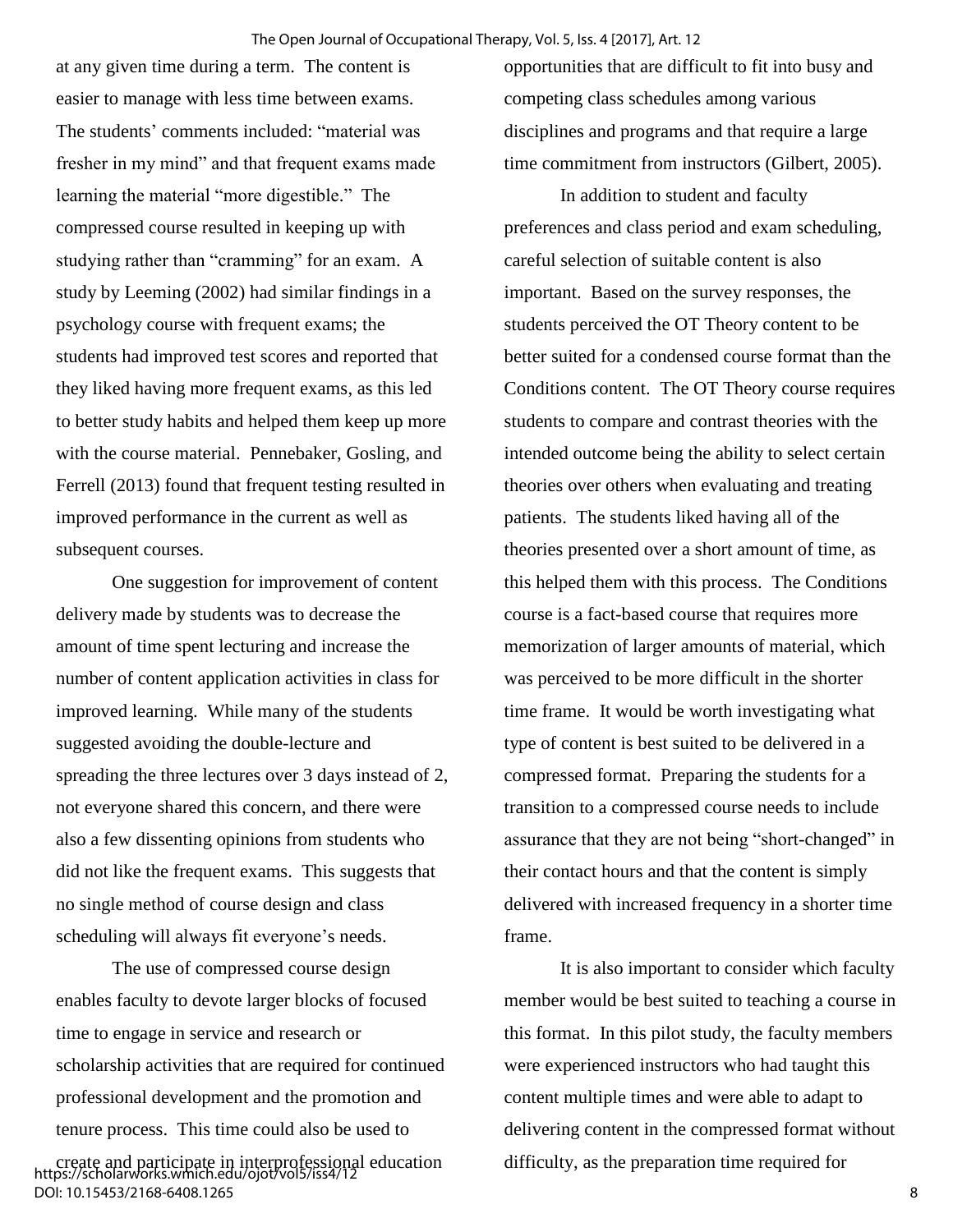lectures was minimal. This format might be challenging to less experienced faculty who would need more class preparation time.

## **Strengths and Limitations**

 This study investigated two lecture-based courses without labs delivered in the compressed format during one 12-week quarter of the academic year with one cohort of students. Generalizability is therefore limited to similar types of courses and student cohorts. The faculty conducting this study were also the instructors in the courses studied and may have had biases. For this pilot study, only two faculty were involved, which may have resulted in a limited range of opinions. There was a strong student response rate for both postcourse surveys at 97% for the OT Theory course and 94% for the Conditions course, and the results are therefore representative of the entire cohort. The students were taking traditional courses and compressed courses concurrently, which presented an opportunity for immediate comparison of the course design.

#### **Future Research**

Future research to determine the feasibility of delivering other content in a compressed format, including courses with labs, needs to be conducted. It would be important to discern which types of courses and content would be best suited to this approach. In addition to investigating the opinions and perceptions of students and faculty, studying the effectiveness of teaching in this compressed format and the retention of OT content should be considered. The impact of this design on less experienced faculty has also not been studied, and replication of this study with faculty who are not Published by ScholarWorks at WMU, 2017

study authors is also indicated. In addition, research with multiple cohorts and other academic calendar systems, such as a traditional 16-week semester, should be considered.

#### **Conclusion**

The overall perceptions among faculty and students of compressed courses were positive; however, opportunities to improve the delivery of content for a smoother experience have been identified. Despite the challenges encountered, almost three quarters of the students would take a compressed course again, suggesting that overall they favor fewer concurrent courses, as this improves the ability to focus on any one course and balance various life demands. Improved scheduling of class periods and exams as well as more application activities in class would address many of the concerns mentioned. This study provides preliminary indications that compressed courses can meet the needs of students, faculty, and other stakeholders in OT education. This type of content delivery is worthy of consideration in curriculum design, as the profession is currently moving toward entry-level OT doctoral programs and the creation of more postprofessional OT doctoral programs.

#### **References**

| Accreditation Council for Occupational Therapy Education. |  |
|-----------------------------------------------------------|--|
| (2011). 2011 Accreditation council for occupational       |  |
| therapy education(ACOTE®) standards and                   |  |
| interpretive guide. Retrieved from                        |  |
| http://www.aota.org/-                                     |  |
| /media/Corporate/Files/EducationCareers/Accredit/St       |  |
| andards/2011-Standards-and-Interpretive-Guide.pdf         |  |
| American Occupational Therapy Association. (2014a).       |  |
| Philosophy of occupational therapy education.             |  |
| American Journal of Occupational Therapy, 61(6),          |  |
| 678. http://dx.doi.org/10.5014/ajot.61.6.678              |  |